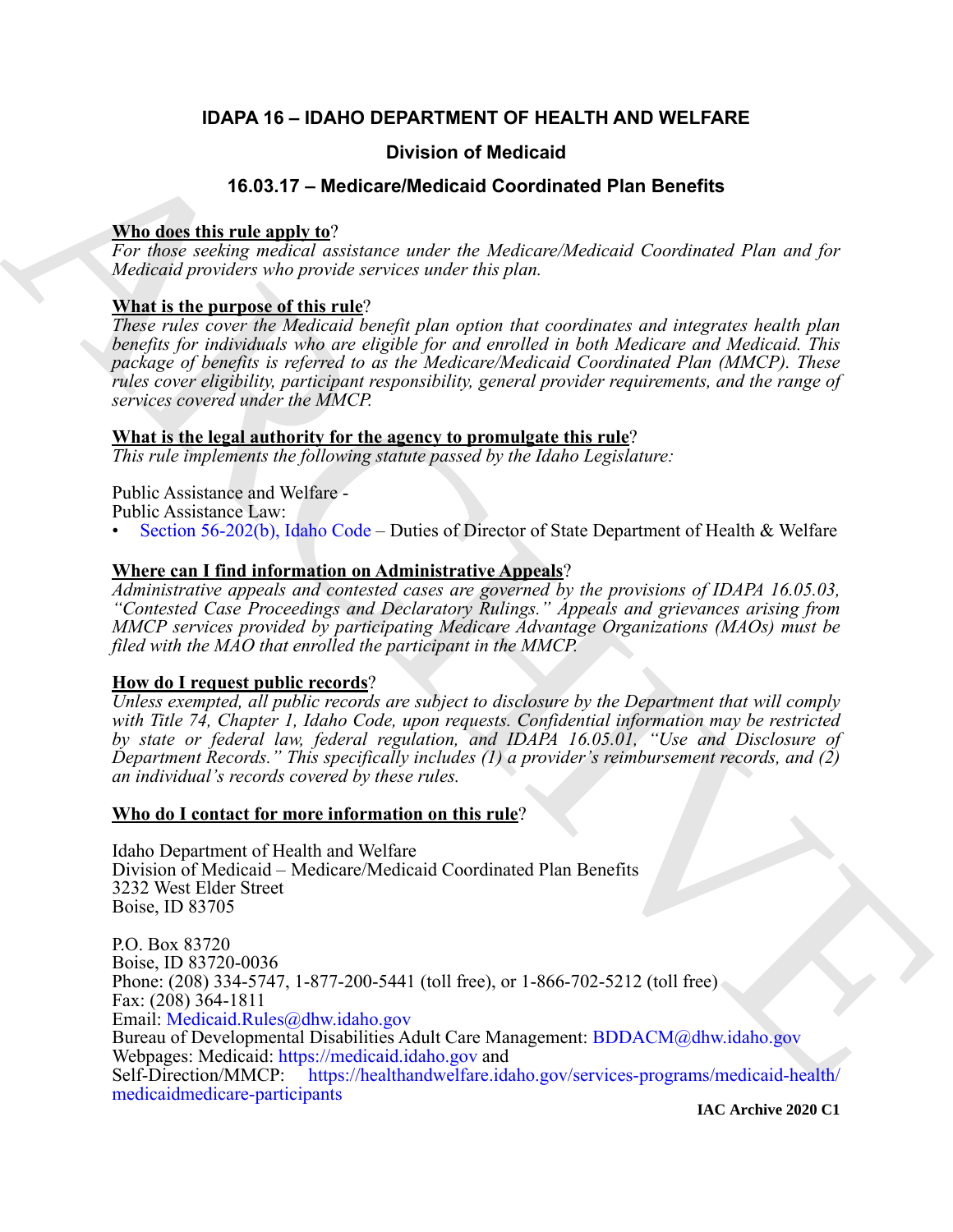# *Table of Contents*

# **16.03.17 – Medicare/Medicaid Coordinated Plan Benefits**

| <b>GENERAL PARTICIPANT PROVISIONS</b>                                                                                                                                                   |
|-----------------------------------------------------------------------------------------------------------------------------------------------------------------------------------------|
| 100. Medicare/Medicaid Coordinated Plan (MMCP): Participant Eligibility.  4                                                                                                             |
| 101. Medicare/Medicaid Coordinated Plan (MMCP): Participant Enrollment.  4                                                                                                              |
| 102. Medicare/Medicaid Coordinated Plan (MMCP): Participant Responsibilities.  4                                                                                                        |
| <b>MAO CONTRACT REQUIREMENT</b>                                                                                                                                                         |
|                                                                                                                                                                                         |
|                                                                                                                                                                                         |
|                                                                                                                                                                                         |
|                                                                                                                                                                                         |
| <b>COVERED SERVICES</b><br>300. Medicare/Medicaid Coordinated Plan (MMCP): Coverage And Limitations.  5<br>301. Medicare/Medicaid Coordinated Plan Benefits: Provider Reimbursement.  5 |
|                                                                                                                                                                                         |
|                                                                                                                                                                                         |
|                                                                                                                                                                                         |
|                                                                                                                                                                                         |
|                                                                                                                                                                                         |
|                                                                                                                                                                                         |
|                                                                                                                                                                                         |
|                                                                                                                                                                                         |
|                                                                                                                                                                                         |
|                                                                                                                                                                                         |
|                                                                                                                                                                                         |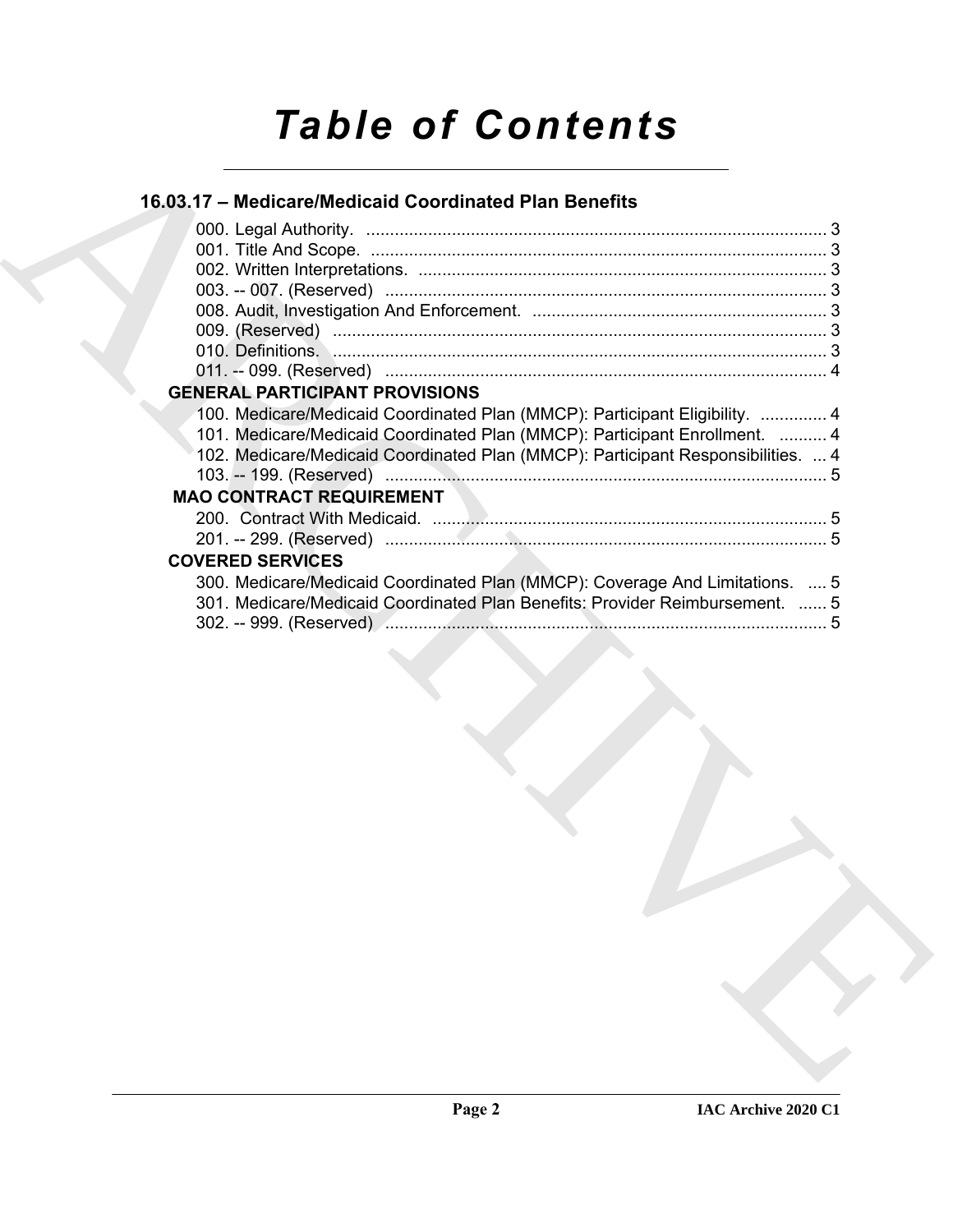# **16.03.17 – MEDICARE/MEDICAID COORDINATED PLAN BENEFITS**

#### <span id="page-2-18"></span><span id="page-2-1"></span><span id="page-2-0"></span>**000. LEGAL AUTHORITY.**

The Department is authorized to promulgate these rules under Sections  $56-202(b)$ ,  $56-251(2)(c)$ , and  $56-255(4)$ , Idaho Code, the Medicare Prescription Drug Improvement and Modernization Act of 2003, P.L. 108-173, Section 231, and Section 1937 of the Social Security Act.

### <span id="page-2-2"></span>**001. TITLE AND SCOPE.**

<span id="page-2-19"></span>**01. Title**. These rules are titled IDAPA 16.03.17, "Medicare/Medicaid Coordinated Plan Benefits."

 $(4-2-08)$ 

**02. Scope**. These rules cover the Medicaid benefit plan option that coordinates and integrates health plan benefits for individuals who are eligible for and enrolled in both Medicare and Medicaid. This package of benefits is referred to as the Medicare/Medicaid Coordinated Plan (MMCP). These rules cover eligibility, participant responsibility, general provider requirements, and the range of services covered under the MMCP. (4-2-08)

## <span id="page-2-20"></span><span id="page-2-3"></span>**002. WRITTEN INTERPRETATIONS.**

This agency may have written statements that pertain to the interpretations of the rules of this chapter. (3-20-20)

# <span id="page-2-4"></span>**003. -- 007. (RESERVED)**

## <span id="page-2-8"></span><span id="page-2-5"></span>**008. AUDIT, INVESTIGATION AND ENFORCEMENT.**

In addition to any actions specified in these rules, the Department may audit, investigate, and take enforcement action under the provisions of IDAPA 16.05.07, "The Investigation and Enforcement of Fraud, Abuse, and Misconduct."  $(4-2-08)$ 

## <span id="page-2-6"></span>**009. (RESERVED)**

#### <span id="page-2-9"></span><span id="page-2-7"></span>**010. DEFINITIONS.**

For the purposes of this chapter of rules, the following definitions are used:  $(4-2-08)$ 

<span id="page-2-10"></span>**01. Capitated Payment**. The amount paid to a Medicare Advantage Organization for Medicare/ Medicaid Coordinated Plan services as expressed in a per member per month amount. (4-2-08)

<span id="page-2-11"></span>**02.** Department. The Idaho Department of Health and Welfare or a person authorized to act on behalf partment. (4-2-08) of the Department.

<span id="page-2-12"></span>**03. Dual-Eligible**. Individuals who meet all the eligibility requirements under Section 100 of these rules. (4-2-08)

<span id="page-2-13"></span>**04. Evidence of Coverage**. The Medicare Advantage Plan contract the MAO has with the participant. This document explains the covered services, including services included in Medicare Parts A, B, and D. It also defines the Medicare Advantage Plan obligations, and explains the participant's rights and responsibilities. (4-11-15)

<span id="page-2-15"></span><span id="page-2-14"></span>**05. Medicare**. Medicare is a federal health insurance program for people age sixty-five (65) or older, people under age sixty-five (65) with certain disabilities, and people of all ages with End-Stage Renal Disease. It has three (3) types of coverage: Part A Hospital Insurance, Part B Medical Insurance, and Prescription Drug Coverage. It is administered under Title XVIII of the Social Security Act. (4-2-08)

16.16. Colored Mathematical Definition (English) and the distribution and of 2003, PL. 108-175, 843. (ii)<br>17. THE ARCHIVER'S CONFIGURATION (CONFIGURATION CONFIGURATION (CONFIGURATION 16. THE ARCHIVER'S 12. (ii) 28. (ii)<br>1 **06. Medicare Advantage Organizations (MAOs)**. Insurance companies approved by the Centers for Medicare/Medicaid Services to offer Medicare Advantage Plans in accordance with Title XVIII, Part C, of the Social Security Act and 42 CFR, Part 422, which include those services available under Medicare Parts A, B, and D, and who are Medicaid providers authorized to enroll participants in the Medicare/Medicaid Coordinated Plan. (4-11-15)

<span id="page-2-16"></span>**07. Medicare Advantage Plan**. A health plan approved by Medicare but offered by a private company that contracts with Medicare to provide Medicare Part A, Part B, and Part D benefits. The Medicare Advantage Plan under this chapter is a special integrated plan offered by participating MAOs that includes a benefit package in its "Evidence of Coverage" approved by CMS. (4-11-15)

<span id="page-2-17"></span>**08. Medicare/Medicaid Coordinated Plan (MMCP)**. Medical assistance in which Medicaid purchases services from an MAO and provides other Medicaid-only services covered under the Medicaid Basic Plan<br>or the Medicaid Enhanced Plan in accordance with these rules. (4-11-15) or the Medicaid Enhanced Plan in accordance with these rules.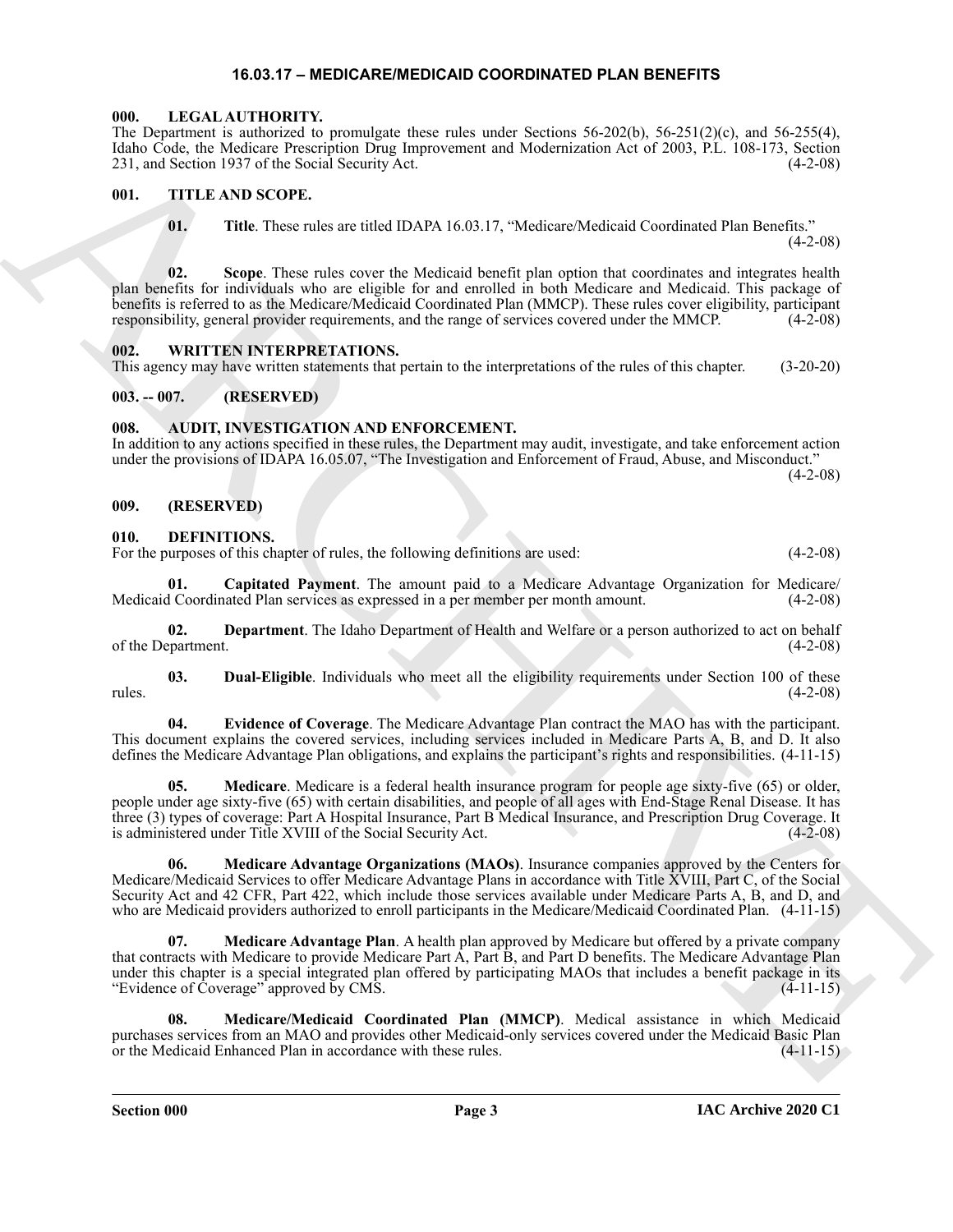<span id="page-3-5"></span>**09. Medicaid**. Idaho's Medical Assistance program administered under Title XIX of the Social Security Act.

<span id="page-3-6"></span>**10. Medicaid Basic Plan**. The medical assistance benefits included under IDAPA 16.03.09, "Medicaid Basic Plan Benefits." (4-2-08)

**11. Medicaid Enhanced Plan**. The medical assistance benefits included under IDAPA 16.03.10, "Medicaid Enhanced Plan Benefits." (4-2-08)

<span id="page-3-8"></span><span id="page-3-7"></span>**12. Medical Assistance**. Payments made by Medicaid. (4-2-08)

# <span id="page-3-1"></span><span id="page-3-0"></span>**011. -- 099. (RESERVED)**

#### <span id="page-3-9"></span>**GENERAL PARTICIPANT PROVISIONS (Sections 100-199)**

#### <span id="page-3-10"></span><span id="page-3-2"></span>**100. MEDICARE/MEDICAID COORDINATED PLAN (MMCP): PARTICIPANT ELIGIBILITY.**

To be eligible to select the MMCP, the participant must meet the following criteria. (4-2-08)

<span id="page-3-13"></span>**01. Medicare Eligibility**. The participant must be eligible for and enrolled in both Medicare Part A and Medicare Part B, and not have Medicare eligibility due to End-Stage Renal Disease (ESRD). (4-2-08)

**02. Medicaid Eligibility**. The participant must be eligible for medical assistance under IDAPA 16.03.05, "Eligibility for Aid to the Aged, Blind, and Disabled (AABD)." The individual's Medicaid eligibility must not be based solely on the requirements found under IDAPA 16.03.05, "Eligibility for Aid to the Aged, Blind, and Disabled (AABD)," Section 802, "Women Diagnosed With Breast or Cervical Cancer." (4-2-08)

<span id="page-3-14"></span><span id="page-3-12"></span><span id="page-3-11"></span>**03.** Age. The participant must be age twenty-one (21) or older. (4-2-08)

<span id="page-3-3"></span>**101. MEDICARE/MEDICAID COORDINATED PLAN (MMCP): PARTICIPANT ENROLLMENT.** To receive services under the MMCP, the participant must select and enroll with an MAO. (4-2-08)

<span id="page-3-15"></span><span id="page-3-4"></span>**102. MEDICARE/MEDICAID COORDINATED PLAN (MMCP): PARTICIPANT RESPONSIBILITIES.**

Participants who select the MMCP must comply with the following requirements: (4-2-08)

<span id="page-3-18"></span>**01. Selecting the Medicare/Medicaid Coordinated Plan**. The participant must contact a participating MAO and request to sign up for the MMCP. Participation in the MMCP begins the month following the month the participant signs an application for the Medicare Advantage Plan that includes MAO-covered services in its "Evidence of Coverage." (4-11-15)

**Equivariation Constitution Constitution Constitution Constitution Constitution Constitution Constitution Constitution Constitution Constitution Constitution Constitution Constitution Constitution Constitution Constitutio 02. Compliance with Medicare Advantage Organization Requirements**. The participant must comply with all of the requirements of the participating MAO, including the requirement to pay for services provided by out-of-network providers. Out-of-network providers are those who do not have a contract with the MAO with which the participant is enrolled. (4-2-08) (4-2-08)

#### <span id="page-3-17"></span><span id="page-3-16"></span>**03. Notification to the Provider**. (4-2-08)

**a.** The participant must present their Medicare Advantage card when seeking any of the services listed AO's "Evidence of Coverage." (4-11-15) in the MAO's "Evidence of Coverage."

**b.** The participant must present their Medicaid card when seeking any of the Medicaid-covered services in IDAPA 16.03.09, "Medicaid Basic Plan Benefits," or IDAPA 16.03.10, "Medicaid Enhanced Plan Benefits." (4-11-15)

<span id="page-3-19"></span>**04. Termination of the Medicare/Medicaid Coordinated Plan**. The participant can terminate their MMCP at any time. Coverage will continue until the end of the month in which the termination date falls. The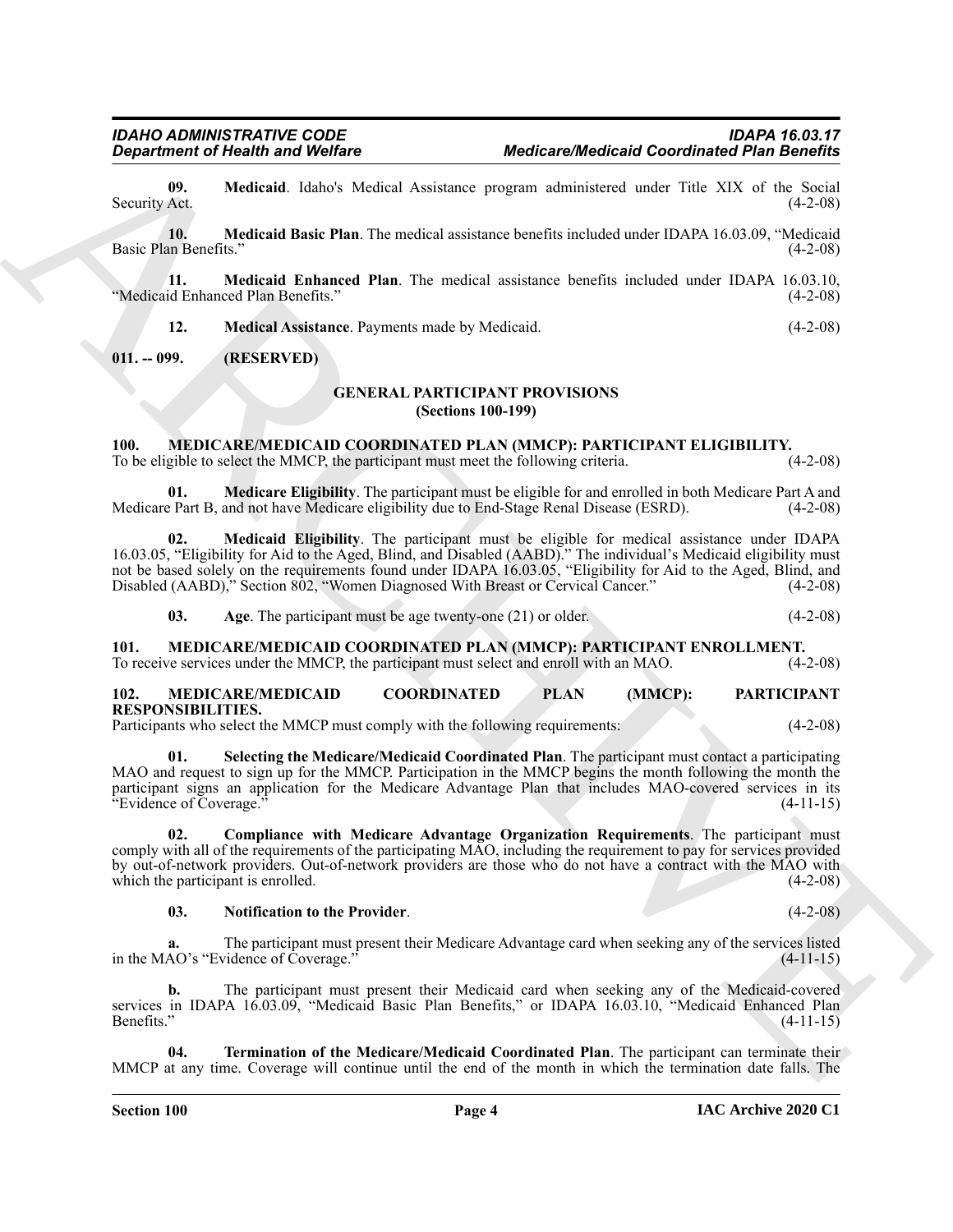participant will subsequently be automatically reenrolled in the Medicaid benefit plan, either Basic or Enhanced, in which they were initially enrolled. (4-2-08) which they were initially enrolled.

#### <span id="page-4-1"></span><span id="page-4-0"></span>**103. -- 199. (RESERVED)**

#### <span id="page-4-10"></span> **MAO CONTRACT REQUIREMENT (Sections 200-299)**

### <span id="page-4-8"></span><span id="page-4-2"></span>**200. CONTRACT WITH MEDICAID.**

Any MAO seeking to offer MMCP services must have a contract with the State Medicaid agency. An MAO retains responsibility under the contract for providing benefits, or arranging for benefits to be provided, for individuals entitled to receive medical assistance under Title XIX. (4-11-15)

<span id="page-4-4"></span><span id="page-4-3"></span>**201. -- 299. (RESERVED)**

#### <span id="page-4-9"></span>**COVERED SERVICES (Sections 300-301)**

#### <span id="page-4-11"></span><span id="page-4-5"></span>**300. MEDICARE/MEDICAID COORDINATED PLAN (MMCP): COVERAGE AND LIMITATIONS.** Medicare Advantage Plans and Medicaid are subject to applicable federal managed care requirements that provide

participant protections regarding acceptable marketing activities, information regarding cost sharing, quality assurance, grievance systems, and participant rights. (4-2-08)

<span id="page-4-12"></span>**01. MMCP-Covered Services**. The MMCP-covered services include the following: (4-2-08)

**a.** MAO-Covered Services. Services covered by the MAO as listed in its "Evidence of Coverage." The MAO may limit or expand the scope of services as defined in the "Evidence of Coverage." MAO-covered services, including Medicare Parts A, B, and D benefits, are detailed in the MMCP contract. (4-11-15) services, including Medicare Parts A, B, and D benefits, are detailed in the MMCP contract.

**b.** Medicaid-Only Services. Services listed under IDAPA 16.03.09, "Medicaid Basic Plan Benefits," or IDAPA 16.03.10, "Medicaid Enhanced Plan Benefits," provided by Medicaid providers that are not MAOs. Medicaid may cover additional services that are not included in the MAO's "Evidence of Coverage." (4-11-15)

<span id="page-4-14"></span>**02. Services Excluded from the MMCP**. Services not included in the MAO "Evidence of Coverage" or listed under the IDAPA 16.03.09, "Medicaid Basic Plan Benefits," or IDAPA 16.03.10, "Medicaid Enhanced Plan Benefits," are not covered under the MMCP. (4-11-15)

<span id="page-4-13"></span>**03. Premiums and Cost-Sharing**. The participant will not pay for any premiums or cost-sharing when covered under the MMCP, except as provided under Subsection 102.02 of these rules.  $(4-2-08)$ 

# <span id="page-4-15"></span><span id="page-4-6"></span>**301. MEDICARE/MEDICAID COORDINATED PLAN BENEFITS: PROVIDER REIMBURSEMENT.**

Each provider must apply for and be approved as a Medicaid provider under the MMCP before it can be reimbursed.  $(4-2-08)$ 

<span id="page-4-17"></span><span id="page-4-16"></span>**01. Medicaid-Only Service Providers**. Medicaid-only service providers are reimbursed according to the reimbursement methodology in IDAPA 16.03.10, "Medicaid Enhanced Plan Benefits," related to the Medicaidonly service. Medicaid-only service providers are also subject to the General Provider Provisions under IDAPA 16.03.09, "Medicaid Basic Plan Benefits." (4-2-08)

**Experiment of New York Control and Welfare Medicine Medicine Medicine and the stationary of the Schedule of New York Control and Schedule of New York Control and Schedule of New York Control and Schedule of New York Cont 02. Medicare Advantage Organizations**. Each MAO will be paid a monthly per member per month (PMPM) rate that is defined in the MAO contract. The MAO is responsible for submitting a monthly invoice to the Department in the Department-specified electronic format. This invoice must include the name of the Medicaid participant, the Medicaid ID number, and the time frame of coverage. The PMPM rate paid to the MAO includes the participant's Medicare premium, any cost-sharing required by the MAO, and the services listed in its "Evidence of Coverage. (4-11-15)

<span id="page-4-7"></span>**302. -- 999. (RESERVED)**

**Section 200 Page 5**